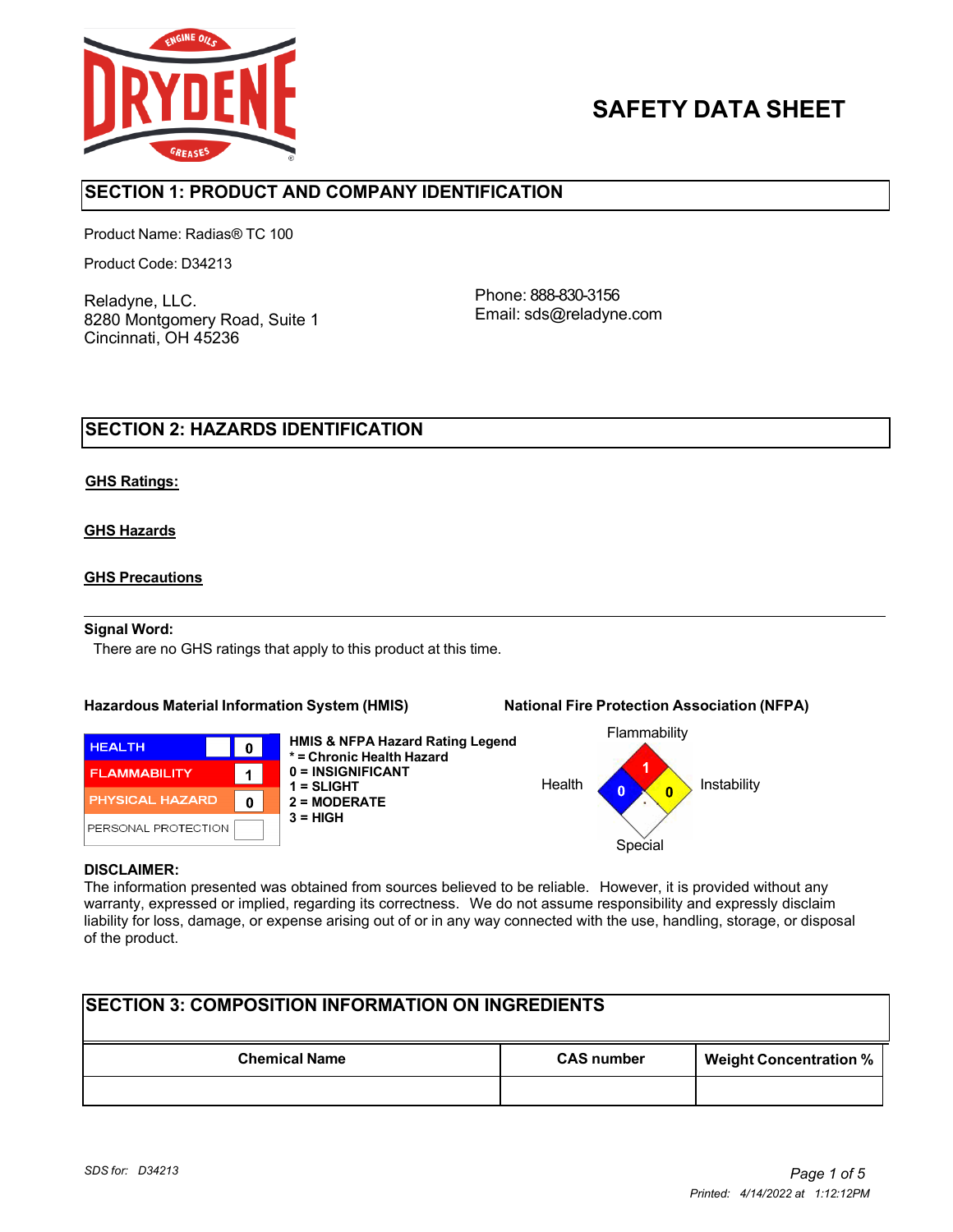## **SECTION 4: FIRST AID MEASURES**

## **INHALATION:**

Remove to fresh air. In severe cases of overexposure, such as with a fire, administer oxygen and seek qualified medical attention.

#### **EYE CONTACT:**

Flush with copious amounts of water for several minutes. If irritation persists, continue with water application. If, after 15 minutes, irritation continues, seek medical attention.

#### **SKIN CONTACT:**

Promptly wash skin with mild soap and water.

**INGESTION:**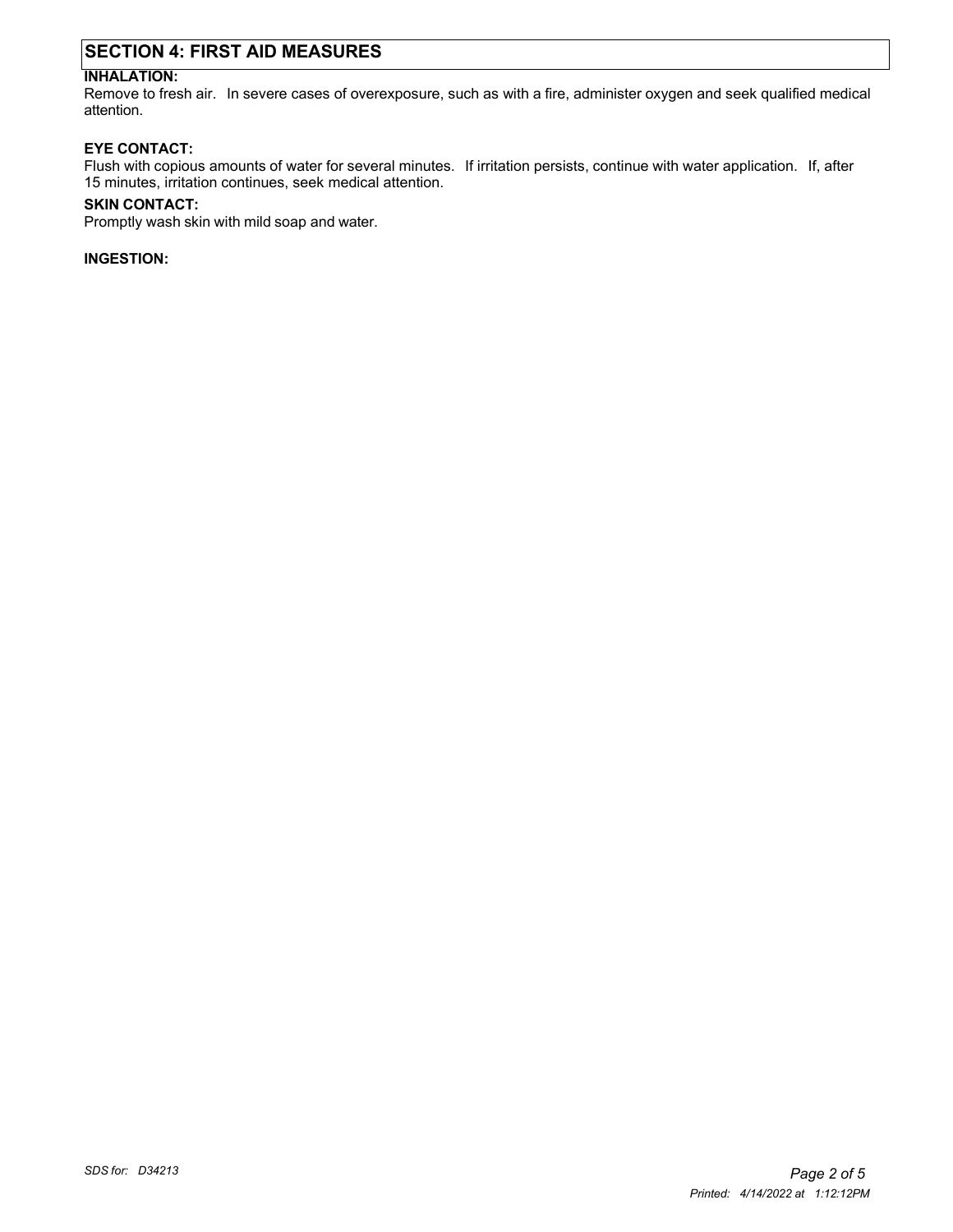Do not induce vomiting. Seek qualified medical attention. Small amounts, which may enter the mouth incidental to handling, may be rinsed out with water.

## **SECTION 5: FIRE FIGHTING MEASURES**

Flash Point: >232 C (>450 F) LEL: UEL:

### **EXTINGUISHING MEDIA:**

Foam, Carbon Dioxide, Dry Chemical, Water Fog **UNUSUAL FIRE AND EXPLOSION HAZARDS:** Water may spread the fire.

#### **HAZARDOUS DECOMPOSITION PRODUCTS:**

Oxides of Carbon, Nitrogen, Phosphorous, Zinc and Sulfur. Smoke, odorous and toxic fumes may form during incomplete combustion. High heat may also generate hydrogen sulfide and alkyl mercaptans.

#### **SPECIAL FIRE FIGHTING PROCEDURES:**

Water may spread the fire as oil can float on it. Water spray may be used to cool exposed containers.

#### **FIRE EQUIPMENT:**

Use of water for fire-fighting must be done with caution as water may actually spread the fire.

## **SECTION 6: ACCIDENTAL RELEASE MEASURES**

#### **SPILL OR LEAK PROCEDURES:**

Prevent spill from reaching any type of running or standing water, such as streams, sewers, well water and ponds.

#### **SMALL SPILLS:**

For small spills, wipe up or use absorbent to clean the spill area.

#### **LARGE SPILLS:**

For large spills, pump released material into recovery containers and then spread absorbent over the spill area to collect residuals.

## **SECTION 7: HANDLING AND STORAGE**

#### **HANDLING PRECAUTIONS:**

When handling, have appropriate safety equipment for the working conditions including eyewash. Do not pressurize, cut, weld, braze, solder, drill, or grind containers containing product residues.

#### **STORAGE REQUIREMENTS:**

Store in a sheltered area, away from temperature extremes in labeled containers. Keep away from heat, sparks, or flame. Avoid contact with eyes, skin, clothing, and shoes.

#### **REGULATORY REQUIREMENTS:**

Prevent spread of material to rivers or waterways.

#### **SECTION 8: EXPOSURE CONTROL AND PERSONAL PROTECTION**

| Chemical Name / CAS No. | <b>OSHA Exposure Limits</b> | <b>ACGIH Exposure Limits</b> | <b>IOther Exposure Limits</b> |
|-------------------------|-----------------------------|------------------------------|-------------------------------|
|                         | Not Established             | Not Established              | Not Established               |

## **ENGINEERING CONTROLS:**

Good ventilation is desirable.

#### **VENTILATION:**

Sufficient to control mists below the operator exposure threshold limit of 5 mg/m3.

#### **WORK HYGIENIC PRACTICES:**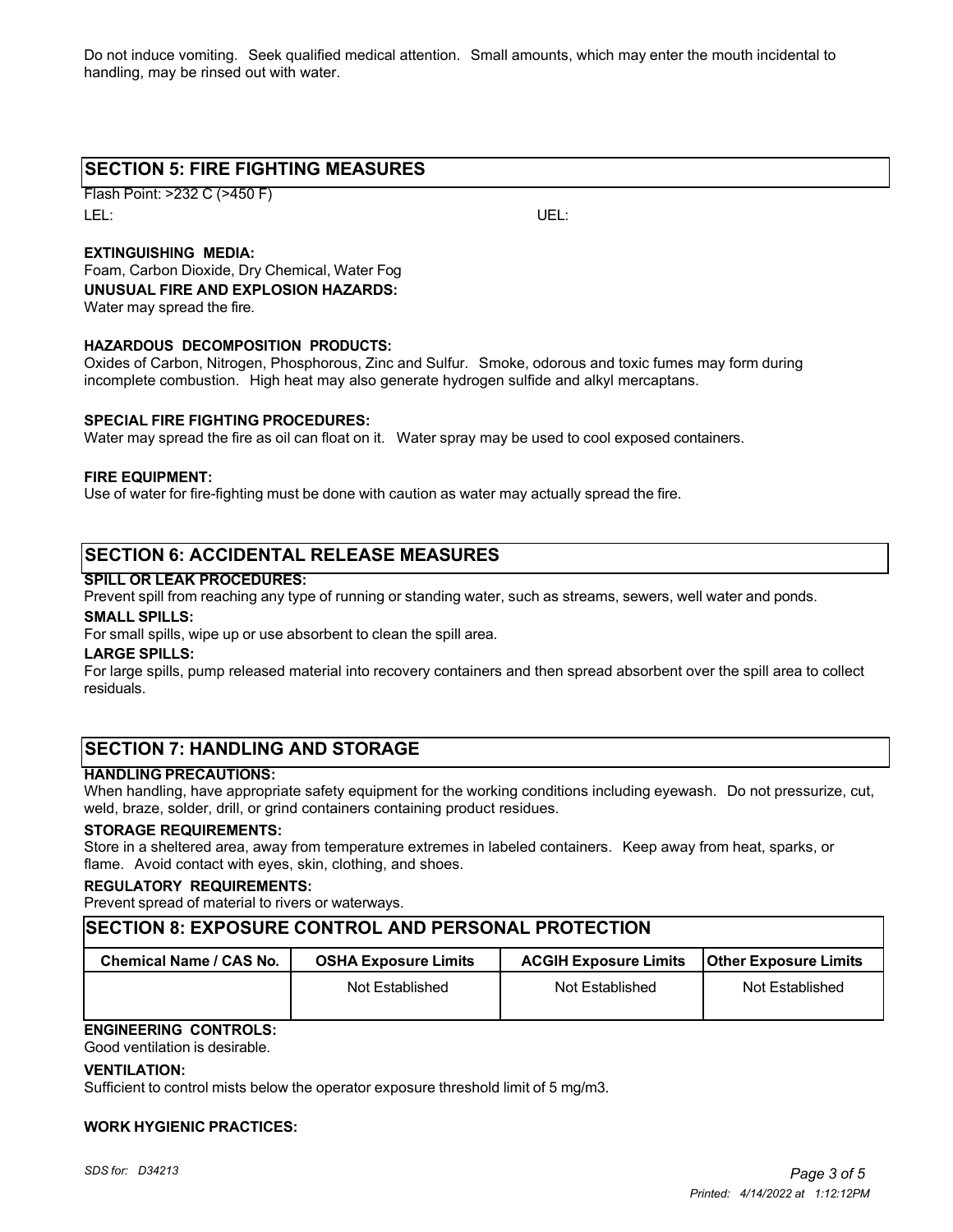Keep clean. Wash exposed skin areas with mild soap and water.

#### **PROTECTIVE GEAR:**

RESPIRATORY PROTECTION: Required if employee exposure exceeds threshold.

EYE PROTECTION: Where contact is likely, wear safety glasses.

SKIN PROTECTION: Gloves recommended when handling. Neoprene, nitrile, or PVC offers good protection.

#### **CONTAMINATED GEAR:**

Launder contaminated clothing before reuse. Discard of contaminated PPE that cannot be cleaned.

## **SECTION 9: PHYSICAL AND CHEMICAL PROPERTIES**

Physical and chemical properties are provided for safety, health and environmental considerations only and may not fully represent product specifications. Contact the supplier for additional information.

**Appearance:** Clear Amber **Vapor Pressure:** N/D **Vapor Density:** N/D **Specific Gravity:** 0.87 **Freezing point:** N/A **Boiling range:** N/D **Evaporation rate:** Nil **Explosive Limits:** N/D **Autoignition temperature:** N/D

**Viscosity, cSt at 40C:** 100

**Odor:** Petroleum **Odor threshold:** N/A **pH:** N/A **Melting point:** N/A **Solubility:** Insoluble **Flash point:** >420 F **Flammability:** N/A **Partition coefficient** N/A **(n-octanol/water): Decomposition temperature:** N/A

**Lbs VOC/Gallon Less Water** N/A

## **SECTION 10: STABILITY AND REACTIVITY**

#### **CONDITIONS TO AVOID:**

Avoid temperature extremes, strong acids and oxidizing agents.

#### **HAZARDOUS DECOMPOSITION OR BY-PRODUCTS:**

Hazardous polymerization will not occur.

## **SECTION 11: TOXICOLOGICAL INFORMATION**

#### **Mixture Toxicity**

#### **ROUTES OF ENTRY:**

Inhalation, Skin Contact, Eye Contact, Ingestion

#### **CARCINOGENICITY:**

## **SECTION 12: ECOLOGICAL INFORMATION**

No data available

## **SECTION 13: DISPOSAL CONSIDERATIONS**

Contact waste hauler for recycling. Follow all Local, State, and Federal regulations.